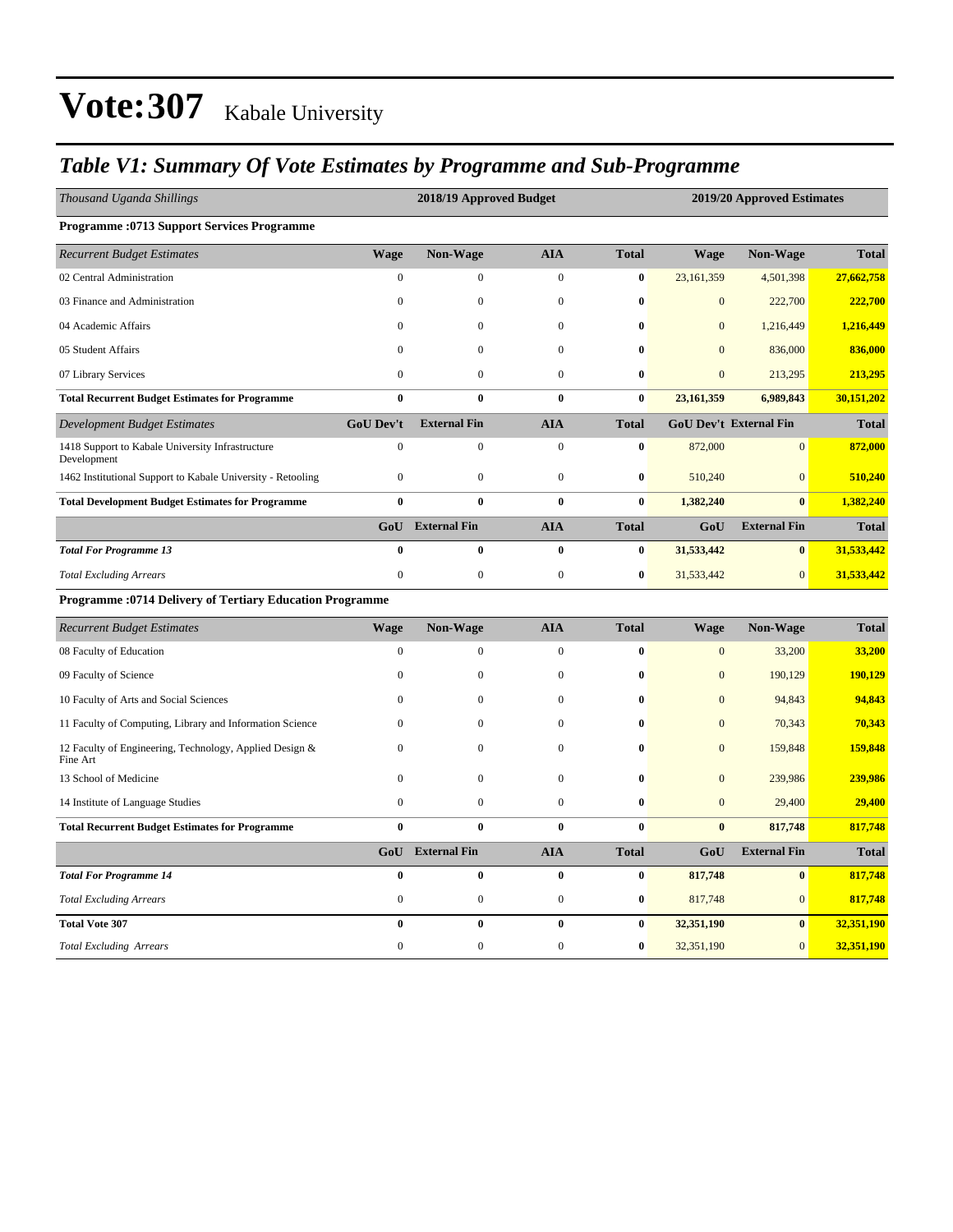### *Table V2: Summary Vote Estimates by Item*

| Thousand Uganda Shillings                                   |          | 2018/19 Approved Budget |            |              | 2019/20Approved Estimates |                     |              |  |  |
|-------------------------------------------------------------|----------|-------------------------|------------|--------------|---------------------------|---------------------|--------------|--|--|
|                                                             | GoU      | <b>External Fin</b>     | <b>AIA</b> | <b>Total</b> | GoU                       | <b>External Fin</b> | <b>Total</b> |  |  |
| <b>Employees, Goods and Services (Outputs Provided)</b>     | $\bf{0}$ | $\bf{0}$                | $\bf{0}$   | 0            | 30,858,950                | $\bf{0}$            | 30,858,950   |  |  |
| 211101 General Staff Salaries                               | $\bf{0}$ | $\bf{0}$                | $\bf{0}$   | $\bf{0}$     | 23,161,359                | $\bf{0}$            | 23,161,359   |  |  |
| 211103 Allowances (Inc. Casuals, Temporary)                 | 0        | 0                       | $\bf{0}$   | $\bf{0}$     | 1,385,561                 | $\bf{0}$            | 1,385,561    |  |  |
| 212101 Social Security Contributions                        | 0        | 0                       | 0          | 0            | 1,792,763                 | $\bf{0}$            | 1,792,763    |  |  |
| 213001 Medical expenses (To employees)                      | $\bf{0}$ | 0                       | 0          | 0            | 5,000                     | $\bf{0}$            | 5,000        |  |  |
| 213002 Incapacity, death benefits and funeral expenses      | $\bf{0}$ | 0                       | $\bf{0}$   | $\bf{0}$     | 24,000                    | $\bf{0}$            | 24,000       |  |  |
| 213004 Gratuity Expenses                                    | $\bf{0}$ | $\bf{0}$                | $\bf{0}$   | $\bf{0}$     | 286,381                   | $\bf{0}$            | 286,381      |  |  |
| 221001 Advertising and Public Relations                     | $\bf{0}$ | 0                       | $\bf{0}$   | $\bf{0}$     | 147,198                   | $\bf{0}$            | 147,198      |  |  |
| 221002 Workshops and Seminars                               | $\bf{0}$ | 0                       | 0          | 0            | 219,790                   | $\bf{0}$            | 219,790      |  |  |
| 221003 Staff Training                                       | $\bf{0}$ | 0                       | 0          | 0            | 110,000                   | $\bf{0}$            | 110,000      |  |  |
| 221005 Hire of Venue (chairs, projector, etc)               | $\bf{0}$ | 0                       | $\bf{0}$   | $\bf{0}$     | 170,000                   | $\bf{0}$            | 170,000      |  |  |
| 221006 Commissions and related charges                      | $\bf{0}$ | $\bf{0}$                | $\bf{0}$   | $\bf{0}$     | 427,911                   | $\bf{0}$            | 427,911      |  |  |
| 221007 Books, Periodicals & Newspapers                      | $\bf{0}$ | 0                       | 0          | $\bf{0}$     | 161,995                   | $\bf{0}$            | 161,995      |  |  |
| 221008 Computer supplies and Information Technology<br>(TT) | 0        | 0                       | 0          | 0            | 107,795                   | $\bf{0}$            | 107,795      |  |  |
| 221009 Welfare and Entertainment                            | $\bf{0}$ | $\bf{0}$                | $\bf{0}$   | $\bf{0}$     | 180,500                   | $\bf{0}$            | 180,500      |  |  |
| 221011 Printing, Stationery, Photocopying and Binding       | $\bf{0}$ | 0                       | $\bf{0}$   | $\bf{0}$     | 339,100                   | $\bf{0}$            | 339,100      |  |  |
| 221012 Small Office Equipment                               | $\bf{0}$ | 0                       | 0          | $\bf{0}$     | 3,920                     | $\bf{0}$            | 3,920        |  |  |
| 221016 IFMS Recurrent costs                                 | $\bf{0}$ | $\bf{0}$                | $\bf{0}$   | $\bf{0}$     | 8,900                     | $\bf{0}$            | 8,900        |  |  |
| 221017 Subscriptions                                        | $\bf{0}$ | 0                       | $\bf{0}$   | $\bf{0}$     | 71,954                    | $\bf{0}$            | 71,954       |  |  |
| 221020 IPPS Recurrent Costs                                 | 0        | 0                       | $\bf{0}$   | 0            | 5,000                     | $\bf{0}$            | 5,000        |  |  |
| 222001 Telecommunications                                   | $\bf{0}$ | 0                       | $\bf{0}$   | $\bf{0}$     | 100,501                   | $\bf{0}$            | 100,501      |  |  |
| 222002 Postage and Courier                                  | $\bf{0}$ | 0                       | 0          | 0            | 500                       | $\bf{0}$            | 500          |  |  |
| 222003 Information and communications technology<br>(ICT)   | 0        | $\bf{0}$                | $\bf{0}$   | $\bf{0}$     | 200,000                   | $\bf{0}$            | 200,000      |  |  |
| 223003 Rent – (Produced Assets) to private entities         | 0        | 0                       | $\bf{0}$   | $\bf{0}$     | 70,000                    | $\bf{0}$            | 70,000       |  |  |
| 223004 Guard and Security services                          | 0        | 0                       | $\bf{0}$   | $\bf{0}$     | 63,693                    | $\bf{0}$            | 63,693       |  |  |
| 223005 Electricity                                          | $\bf{0}$ | 0                       | 0          | $\bf{0}$     | 56,001                    | $\bf{0}$            | 56,001       |  |  |
| 223006 Water                                                | 0        | 0                       | 0          | 0            | 25,000                    | $\bf{0}$            | 25,000       |  |  |
| 223007 Other Utilities- (fuel, gas, firewood, charcoal)     | 0        | $\bf{0}$                | 0          | 0            | 8,900                     | $\mathbf{0}$        | 8,900        |  |  |
| 224001 Medical Supplies                                     | $\bf{0}$ | 0                       | $\bf{0}$   | $\bf{0}$     | 534,375                   | $\bf{0}$            | 534,375      |  |  |
| 224004 Cleaning and Sanitation                              | 0        | 0                       | $\bf{0}$   | $\bf{0}$     | 175,000                   | $\bf{0}$            | 175,000      |  |  |
| 224005 Uniforms, Beddings and Protective Gear               | 0        | 0                       | $\bf{0}$   | $\bf{0}$     | 25,000                    | $\bf{0}$            | 25,000       |  |  |
| 225001 Consultancy Services- Short term                     | 0        | 0                       | 0          | $\bf{0}$     | 30,000                    | $\bf{0}$            | 30,000       |  |  |
| 226001 Insurances                                           | 0        | $\bf{0}$                | $\bf{0}$   | $\bf{0}$     | 15,000                    | $\bf{0}$            | 15,000       |  |  |
| 226002 Licenses                                             | $\bf{0}$ | $\bf{0}$                | $\bf{0}$   | $\bf{0}$     | 700                       | $\bf{0}$            | 700          |  |  |
| 227001 Travel inland                                        | 0        | 0                       | $\bf{0}$   | $\bf{0}$     | 514,322                   | $\bf{0}$            | 514,322      |  |  |
| 227002 Travel abroad                                        | 0        | 0                       | $\bf{0}$   | $\bf{0}$     | 50,000                    | $\bf{0}$            | 50,000       |  |  |
| 227003 Carriage, Haulage, Freight and transport hire        | 0        | 0                       | $\bf{0}$   | 0            | 500                       | $\bf{0}$            | 500          |  |  |
| 227004 Fuel, Lubricants and Oils                            | 0        | 0                       | 0          | $\bf{0}$     | 200,222                   | $\bf{0}$            | 200,222      |  |  |
| 228001 Maintenance - Civil                                  | 0        | 0                       | $\bf{0}$   | $\bf{0}$     | 64,998                    | $\bf{0}$            | 64,998       |  |  |
| 228002 Maintenance - Vehicles                               | 0        | $\boldsymbol{0}$        | $\bf{0}$   | $\bf{0}$     | 90,111                    | $\bf{0}$            | 90,111       |  |  |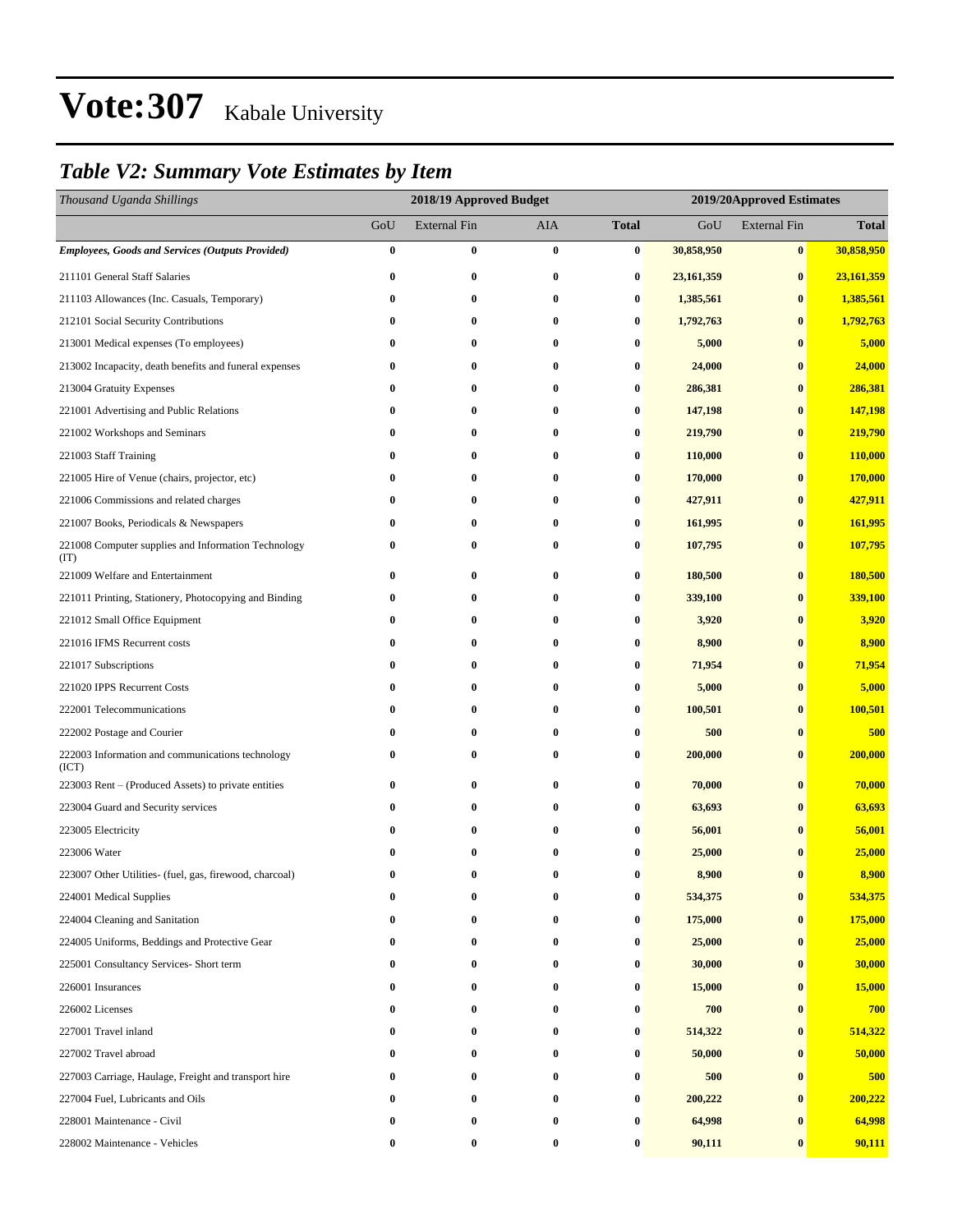| 228003 Maintenance – Machinery, Equipment &<br>Furniture           |              | $\bf{0}$     | $\mathbf{0}$ | 0        | 10,000     | $\mathbf{0}$ | 10,000     |
|--------------------------------------------------------------------|--------------|--------------|--------------|----------|------------|--------------|------------|
| 228004 Maintenance - Other                                         | 0            | $\bf{0}$     | $\mathbf{0}$ | 0        | 5,000      | $\mathbf{0}$ | 5,000      |
| 282102 Fines and Penalties/ Court wards                            | $\bf{0}$     | $\bf{0}$     | $\bf{0}$     | $\bf{0}$ | 10,000     | $\bf{0}$     | 10,000     |
| <b>Grants, Transfers and Subsides (Outputs Funded)</b>             | $\bf{0}$     | $\bf{0}$     | $\bf{0}$     | $\bf{0}$ | 110,000    | $\bf{0}$     | 110,000    |
| 263104 Transfers to other govt. Units (Current)                    | 0            | 0            | $\bf{0}$     | $\bf{0}$ | 110,000    | $\bf{0}$     | 110,000    |
| <b>Investment</b> (Capital Purchases)                              | $\bf{0}$     | $\bf{0}$     | $\bf{0}$     | $\bf{0}$ | 1,382,240  | $\bf{0}$     | 1,382,240  |
| 281503 Engineering and Design Studies & Plans for<br>capital works | 0            | $\bf{0}$     | $\bf{0}$     | $\bf{0}$ | 100,000    | $\bf{0}$     | 100,000    |
| 312101 Non-Residential Buildings                                   | 0            | $\bf{0}$     | $\bf{0}$     | $\bf{0}$ | 760,000    | $\bf{0}$     | 760,000    |
| 312104 Other Structures                                            | 0            | $\mathbf{0}$ | $\mathbf{0}$ | 0        | 12,000     | $\bf{0}$     | 12,000     |
| 312201 Transport Equipment                                         | 0            | $\mathbf{0}$ | $\mathbf{0}$ | $\bf{0}$ | 5,000      | $\mathbf{0}$ | 5,000      |
| 312202 Machinery and Equipment                                     |              | $\bf{0}$     | $\mathbf{0}$ | $\bf{0}$ | 328,240    | $\bf{0}$     | 328,240    |
| 312203 Furniture & Fixtures                                        |              | $\bf{0}$     | $\mathbf{0}$ | $\bf{0}$ | 117,000    | $\bf{0}$     | 117,000    |
| 312213 ICT Equipment                                               | 0            | $\bf{0}$     | $\bf{0}$     | $\bf{0}$ | 60,000     | $\bf{0}$     | 60,000     |
| <b>Grand Total Vote 307</b>                                        | $\bf{0}$     | $\bf{0}$     | $\bf{0}$     | $\bf{0}$ | 32,351,190 | $\bf{0}$     | 32,351,190 |
| <b>Total Excluding Arrears</b>                                     | $\mathbf{0}$ | $\mathbf{0}$ | $\mathbf{0}$ | $\bf{0}$ | 32,351,190 | $\mathbf{0}$ | 32,351,190 |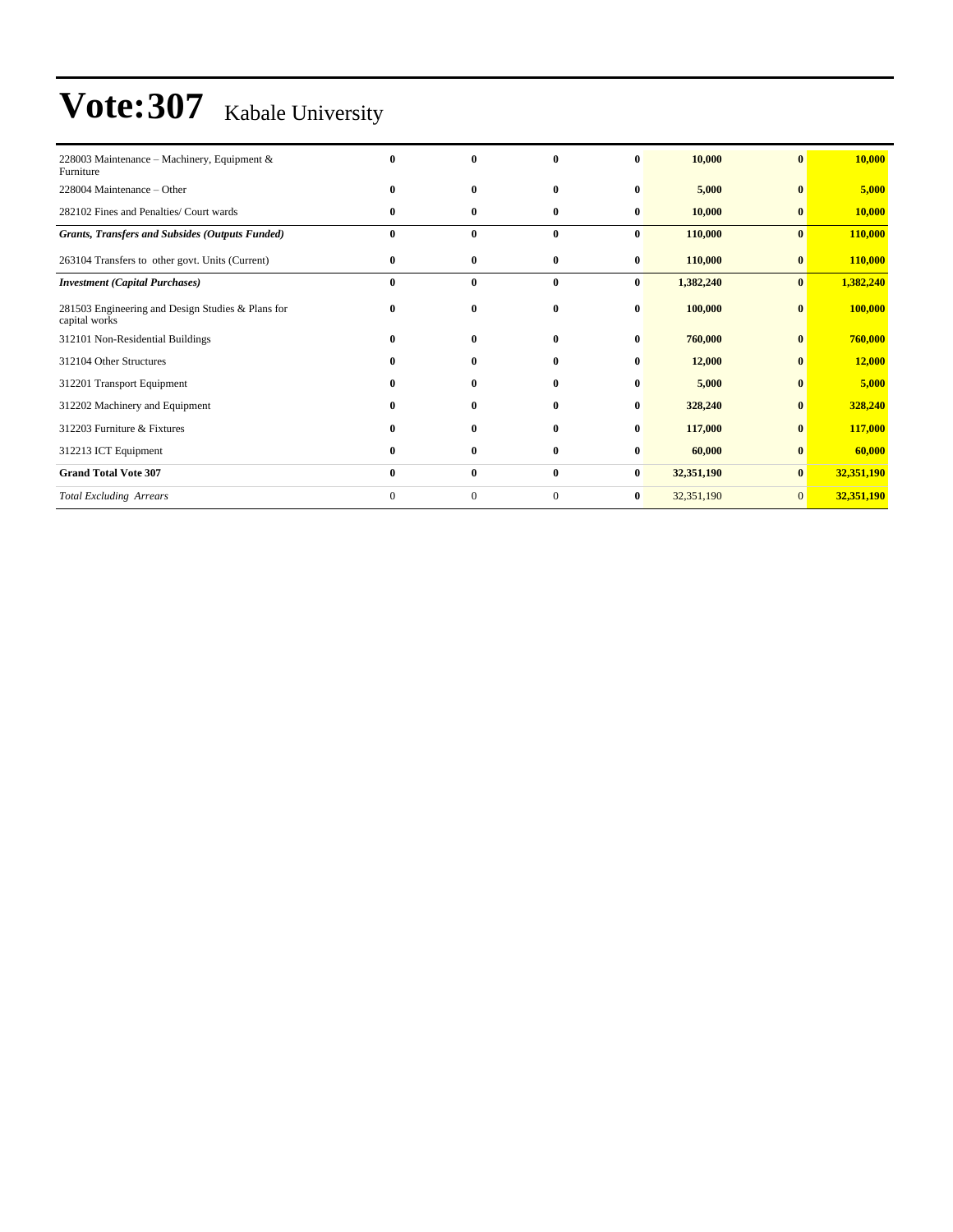### *Table V3: Detailed Estimates by Programme, Sub Programme, Output and Item*

#### *Programme :0713 Support Services Programme*

*Recurrent Budget Estimates*

### **SubProgramme 02 Central Administration**

| Thousand Uganda Shillings                                |                  | 2018/19 Approved Budget |                  |              | 2019/20 Approved Estimates |                |              |  |
|----------------------------------------------------------|------------------|-------------------------|------------------|--------------|----------------------------|----------------|--------------|--|
| <b>Outputs Provided</b>                                  | Wage             | Non Wage                | <b>AIA</b>       | <b>Total</b> | Wage                       | Non Wage       | <b>Total</b> |  |
| Output 071301 Administrative Services                    |                  |                         |                  |              |                            |                |              |  |
| 211101 General Staff Salaries                            | $\overline{0}$   | $\boldsymbol{0}$        | $\boldsymbol{0}$ | $\bf{0}$     | 23,161,359                 | $\overline{0}$ | 23,161,359   |  |
| 211103 Allowances (Inc. Casuals, Temporary)              | $\overline{0}$   | $\boldsymbol{0}$        | $\boldsymbol{0}$ | $\bf{0}$     | $\mathbf{0}$               | 456,001        | 456,001      |  |
| 212101 Social Security Contributions                     | $\overline{0}$   | $\boldsymbol{0}$        | $\boldsymbol{0}$ | $\bf{0}$     | $\mathbf{0}$               | 1,792,763      | 1,792,763    |  |
| 213001 Medical expenses (To employees)                   | $\boldsymbol{0}$ | $\boldsymbol{0}$        | $\boldsymbol{0}$ | $\bf{0}$     | $\mathbf{0}$               | 5,000          | 5,000        |  |
| 213002 Incapacity, death benefits and funeral expenses   | $\boldsymbol{0}$ | $\boldsymbol{0}$        | $\boldsymbol{0}$ | $\bf{0}$     | $\mathbf{0}$               | 24,000         | 24,000       |  |
| 213004 Gratuity Expenses                                 | $\overline{0}$   | $\boldsymbol{0}$        | $\boldsymbol{0}$ | $\bf{0}$     | $\mathbf{0}$               | 286,381        | 286,381      |  |
| 221001 Advertising and Public Relations                  | $\overline{0}$   | $\boldsymbol{0}$        | $\boldsymbol{0}$ | $\bf{0}$     | $\boldsymbol{0}$           | 70,013         | 70,013       |  |
| 221002 Workshops and Seminars                            | $\mathbf{0}$     | $\boldsymbol{0}$        | $\boldsymbol{0}$ | $\bf{0}$     | $\boldsymbol{0}$           | 25,000         | 25,000       |  |
| 221003 Staff Training                                    | $\mathbf{0}$     | $\boldsymbol{0}$        | $\boldsymbol{0}$ | $\bf{0}$     | $\mathbf{0}$               | 40,000         | 40,000       |  |
| 221006 Commissions and related charges                   | $\boldsymbol{0}$ | $\boldsymbol{0}$        | $\boldsymbol{0}$ | $\bf{0}$     | $\boldsymbol{0}$           | 427,911        | 427,911      |  |
| 221008 Computer supplies and Information Technology (IT) | $\boldsymbol{0}$ | $\boldsymbol{0}$        | $\boldsymbol{0}$ | $\bf{0}$     | $\mathbf{0}$               | 20,000         | 20,000       |  |
| 221009 Welfare and Entertainment                         | $\boldsymbol{0}$ | $\boldsymbol{0}$        | $\boldsymbol{0}$ | $\bf{0}$     | $\mathbf{0}$               | 40,000         | 40,000       |  |
| 221011 Printing, Stationery, Photocopying and Binding    | $\boldsymbol{0}$ | $\boldsymbol{0}$        | $\boldsymbol{0}$ | $\bf{0}$     | $\boldsymbol{0}$           | 70,000         | 70,000       |  |
| 221012 Small Office Equipment                            | $\mathbf{0}$     | $\boldsymbol{0}$        | $\mathbf{0}$     | $\bf{0}$     | $\overline{0}$             | 500            | 500          |  |
| 221017 Subscriptions                                     | $\boldsymbol{0}$ | $\boldsymbol{0}$        | $\boldsymbol{0}$ | $\bf{0}$     | $\boldsymbol{0}$           | 41,954         | 41,954       |  |
| 221020 IPPS Recurrent Costs                              | $\mathbf{0}$     | $\boldsymbol{0}$        | $\boldsymbol{0}$ | $\bf{0}$     | $\boldsymbol{0}$           | 5,000          | 5,000        |  |
| 222001 Telecommunications                                | $\overline{0}$   | $\overline{0}$          | $\mathbf{0}$     | $\bf{0}$     | $\boldsymbol{0}$           | 100,501        | 100,501      |  |
| 222003 Information and communications technology (ICT)   | $\overline{0}$   | $\overline{0}$          | $\mathbf{0}$     | $\bf{0}$     | $\mathbf{0}$               | 200,000        | 200,000      |  |
| 223004 Guard and Security services                       | $\mathbf{0}$     | $\boldsymbol{0}$        | $\mathbf{0}$     | $\bf{0}$     | $\mathbf{0}$               | 63,693         | 63,693       |  |
| 223005 Electricity                                       | $\overline{0}$   | $\boldsymbol{0}$        | $\mathbf{0}$     | $\bf{0}$     | $\mathbf{0}$               | 56,001         | 56,001       |  |
| 223006 Water                                             | $\overline{0}$   | $\boldsymbol{0}$        | $\boldsymbol{0}$ | $\bf{0}$     | $\mathbf{0}$               | 25,000         | 25,000       |  |
| 223007 Other Utilities- (fuel, gas, firewood, charcoal)  | $\overline{0}$   | $\boldsymbol{0}$        | $\mathbf{0}$     | $\bf{0}$     | $\mathbf{0}$               | 8,900          | 8,900        |  |
| 224004 Cleaning and Sanitation                           | $\overline{0}$   | $\overline{0}$          | $\mathbf{0}$     | $\bf{0}$     | $\mathbf{0}$               | 175,000        | 175,000      |  |
| 225001 Consultancy Services- Short term                  | $\overline{0}$   | $\overline{0}$          | $\boldsymbol{0}$ | $\bf{0}$     | $\mathbf{0}$               | 30,000         | 30,000       |  |
| 227001 Travel inland                                     | $\overline{0}$   | $\boldsymbol{0}$        | $\boldsymbol{0}$ | $\bf{0}$     | $\mathbf{0}$               | 106,950        | 106,950      |  |
| 227002 Travel abroad                                     | $\overline{0}$   | $\boldsymbol{0}$        | $\boldsymbol{0}$ | $\bf{0}$     | $\mathbf{0}$               | 50,000         | 50,000       |  |
| 227003 Carriage, Haulage, Freight and transport hire     | $\boldsymbol{0}$ | $\boldsymbol{0}$        | $\boldsymbol{0}$ | $\bf{0}$     | $\mathbf{0}$               | 500            | 500          |  |
| 227004 Fuel, Lubricants and Oils                         | $\overline{0}$   | $\boldsymbol{0}$        | $\boldsymbol{0}$ | $\bf{0}$     | $\mathbf{0}$               | 200,222        | 200,222      |  |
| 228001 Maintenance - Civil                               | $\overline{0}$   | $\boldsymbol{0}$        | $\boldsymbol{0}$ | $\bf{0}$     | $\mathbf{0}$               | 64,998         | 64,998       |  |
| 228002 Maintenance - Vehicles                            | $\overline{0}$   | $\boldsymbol{0}$        | $\boldsymbol{0}$ | $\bf{0}$     | $\mathbf{0}$               | 90,111         | 90,111       |  |
| 228003 Maintenance - Machinery, Equipment & Furniture    | $\mathbf{0}$     | $\boldsymbol{0}$        | $\boldsymbol{0}$ | $\bf{0}$     | $\mathbf{0}$               | 10,000         | 10,000       |  |
| 228004 Maintenance - Other                               | $\Omega$         | $\Omega$                | $\Omega$         | $\bf{0}$     | $\overline{0}$             | 5,000          | 5,000        |  |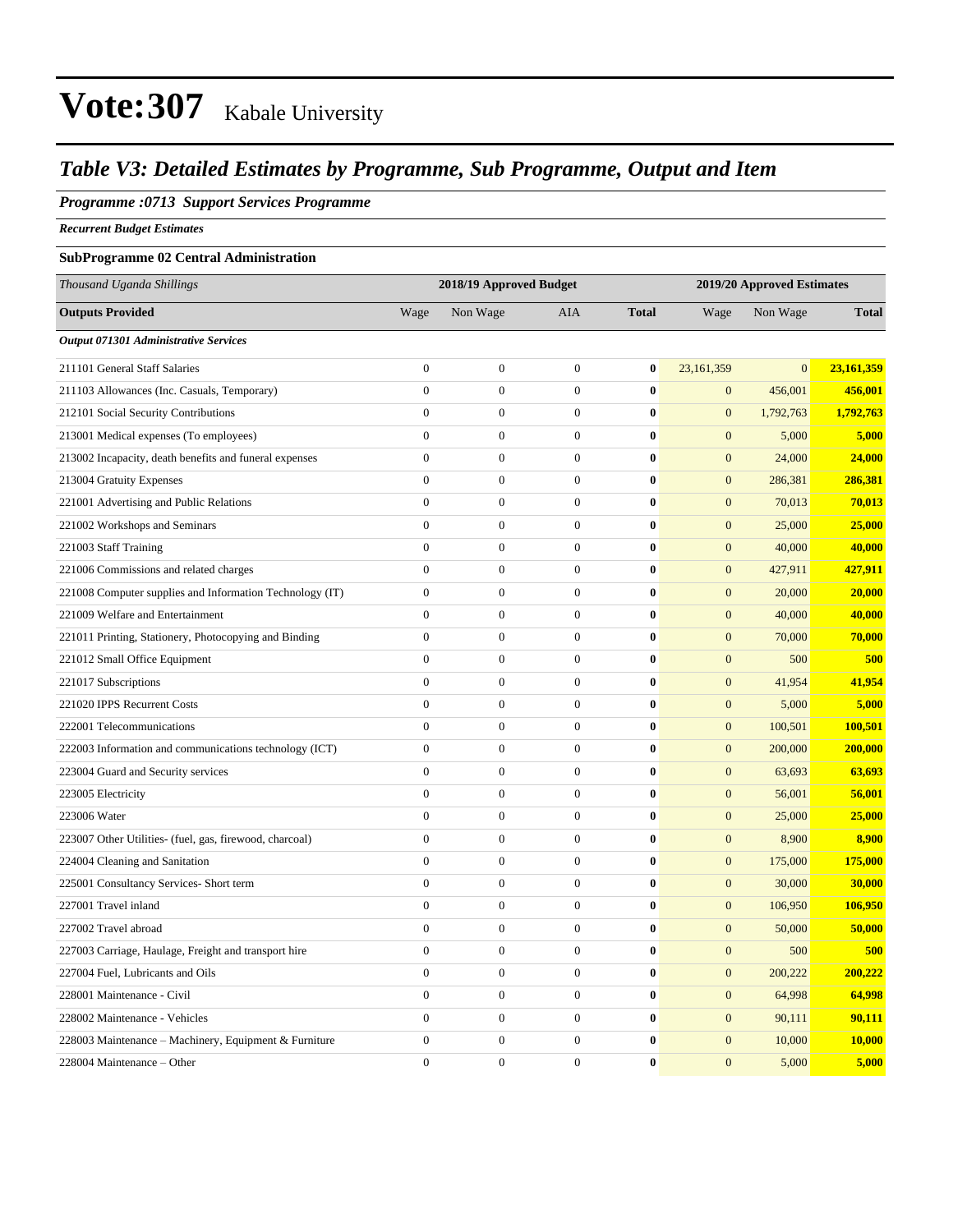| 282102 Fines and Penalties/ Court wards |   |   |   | 0 | $\mathbf{0}$ | 10,000    | 10,000     |
|-----------------------------------------|---|---|---|---|--------------|-----------|------------|
| <b>Total Cost of Output 01</b>          |   | 0 | 0 | 0 | 23,161,359   | 4,501,398 | 27,662,758 |
| <b>Total Cost Of Outputs Provided</b>   |   | 0 | 0 | 0 | 23, 161, 359 | 4.501.398 | 27,662,758 |
| <b>Total Cost for SubProgramme 02</b>   | 0 | 0 | 0 | 0 | 23.161.359   | 4,501,398 | 27,662,758 |
| <b>Total Excluding Arrears</b>          |   |   |   | 0 | 23.161.359   | 4,501,398 | 27,662,758 |

### **SubProgramme 03 Finance and Administration**

| Thousand Uganda Shillings                                  |                | 2018/19 Approved Budget |              |              | 2019/20 Approved Estimates |          |              |  |
|------------------------------------------------------------|----------------|-------------------------|--------------|--------------|----------------------------|----------|--------------|--|
| <b>Outputs Provided</b>                                    | Wage           | Non Wage                | <b>AIA</b>   | <b>Total</b> | Wage                       | Non Wage | <b>Total</b> |  |
| Output 071302 Financial Management and Accounting Services |                |                         |              |              |                            |          |              |  |
| 211103 Allowances (Inc. Casuals, Temporary)                | $\Omega$       | $\mathbf{0}$            | $\Omega$     | $\mathbf{0}$ | $\mathbf{0}$               | 24,000   | 24,000       |  |
| 221002 Workshops and Seminars                              | $\Omega$       | $\mathbf{0}$            | $\Omega$     | $\mathbf{0}$ | $\mathbf{0}$               | 22,000   | 22,000       |  |
| 221008 Computer supplies and Information Technology (IT)   | $\theta$       | $\mathbf{0}$            | $\Omega$     | $\mathbf{0}$ | $\mathbf{0}$               | 15,000   | 15,000       |  |
| 221009 Welfare and Entertainment                           | $\Omega$       | $\mathbf{0}$            | $\Omega$     | $\mathbf{0}$ | $\mathbf{0}$               | 15,000   | 15,000       |  |
| 221011 Printing, Stationery, Photocopying and Binding      | $\theta$       | $\mathbf{0}$            | $\Omega$     | $\mathbf{0}$ | $\mathbf{0}$               | 71,300   | 71,300       |  |
| 221012 Small Office Equipment                              | $\Omega$       | $\mathbf{0}$            | $\Omega$     | $\bf{0}$     | $\mathbf{0}$               | 300      | 300          |  |
| 221016 IFMS Recurrent costs                                | $\Omega$       | $\mathbf{0}$            | $\Omega$     | $\mathbf{0}$ | $\mathbf{0}$               | 8,900    | 8.900        |  |
| 222002 Postage and Courier                                 | $\Omega$       | $\mathbf{0}$            | $\Omega$     | $\mathbf{0}$ | $\mathbf{0}$               | 500      | 500          |  |
| 226001 Insurances                                          | $\Omega$       | $\mathbf{0}$            | $\mathbf{0}$ | $\mathbf{0}$ | $\mathbf{0}$               | 15,000   | 15,000       |  |
| 226002 Licenses                                            | $\overline{0}$ | $\mathbf{0}$            | $\mathbf{0}$ | $\bf{0}$     | $\mathbf{0}$               | 700      | 700          |  |
| 227001 Travel inland                                       | $\Omega$       | $\mathbf{0}$            | $\mathbf{0}$ | $\mathbf{0}$ | $\mathbf{0}$               | 50,000   | 50,000       |  |
| <b>Total Cost of Output 02</b>                             | 0              | 0                       | 0            | 0            | $\boldsymbol{\theta}$      | 222,700  | 222,700      |  |
| <b>Total Cost Of Outputs Provided</b>                      | $\bf{0}$       | $\bf{0}$                | $\bf{0}$     | $\mathbf{0}$ | $\bf{0}$                   | 222,700  | 222,700      |  |
| <b>Total Cost for SubProgramme 03</b>                      | $\mathbf{0}$   | $\bf{0}$                | $\bf{0}$     | $\mathbf{0}$ | $\bf{0}$                   | 222,700  | 222,700      |  |
| <b>Total Excluding Arrears</b>                             | $\Omega$       | $\mathbf{0}$            | $\Omega$     | $\bf{0}$     | $\mathbf{0}$               | 222,700  | 222,700      |  |

### **SubProgramme 04 Academic Affairs**

| Thousand Uganda Shillings                                |              | 2018/19 Approved Budget |              |              | 2019/20 Approved Estimates |          |              |  |
|----------------------------------------------------------|--------------|-------------------------|--------------|--------------|----------------------------|----------|--------------|--|
| <b>Outputs Provided</b>                                  | Wage         | Non Wage                | <b>AIA</b>   | <b>Total</b> | Wage                       | Non Wage | <b>Total</b> |  |
| Output 071309 Academic Affairs (Inc.Convocation)         |              |                         |              |              |                            |          |              |  |
| 211103 Allowances (Inc. Casuals, Temporary)              | $\mathbf{0}$ | $\mathbf{0}$            | $\theta$     | $\bf{0}$     | $\mathbf{0}$               | 226,460  | 226,460      |  |
| 221001 Advertising and Public Relations                  | $\mathbf{0}$ | $\mathbf{0}$            | $\Omega$     | $\mathbf{0}$ | $\mathbf{0}$               | 77,186   | 77,186       |  |
| 221002 Workshops and Seminars                            | $\mathbf{0}$ | $\mathbf{0}$            | $\Omega$     | $\mathbf{0}$ | $\mathbf{0}$               | 114,789  | 114,789      |  |
| 221003 Staff Training                                    | $\mathbf{0}$ | $\mathbf{0}$            | $\Omega$     | $\mathbf{0}$ | $\mathbf{0}$               | 70,000   | 70,000       |  |
| 221005 Hire of Venue (chairs, projector, etc)            | $\mathbf{0}$ | $\mathbf{0}$            | $\Omega$     | $\bf{0}$     | $\mathbf{0}$               | 170,000  | 170,000      |  |
| 221008 Computer supplies and Information Technology (IT) | $\mathbf{0}$ | $\mathbf{0}$            | $\mathbf{0}$ | $\bf{0}$     | $\mathbf{0}$               | 37,995   | 37,995       |  |
| 221009 Welfare and Entertainment                         | $\Omega$     | $\mathbf{0}$            | $\Omega$     | $\mathbf{0}$ | $\mathbf{0}$               | 100,000  | 100,000      |  |
| 221011 Printing, Stationery, Photocopying and Binding    | $\mathbf{0}$ | $\mathbf{0}$            | $\mathbf{0}$ | $\bf{0}$     | $\overline{0}$             | 132,000  | 132,000      |  |
| 221012 Small Office Equipment                            | $\Omega$     | $\mathbf{0}$            | $\Omega$     | $\mathbf{0}$ | $\mathbf{0}$               | 220      | <b>220</b>   |  |
| 223003 Rent – (Produced Assets) to private entities      | $\mathbf{0}$ | $\overline{0}$          | $\mathbf{0}$ | $\bf{0}$     | $\overline{0}$             | 70,000   | 70,000       |  |
| 224005 Uniforms, Beddings and Protective Gear            | $\Omega$     | $\mathbf{0}$            | $\Omega$     | $\bf{0}$     | $\overline{0}$             | 8,000    | 8,000        |  |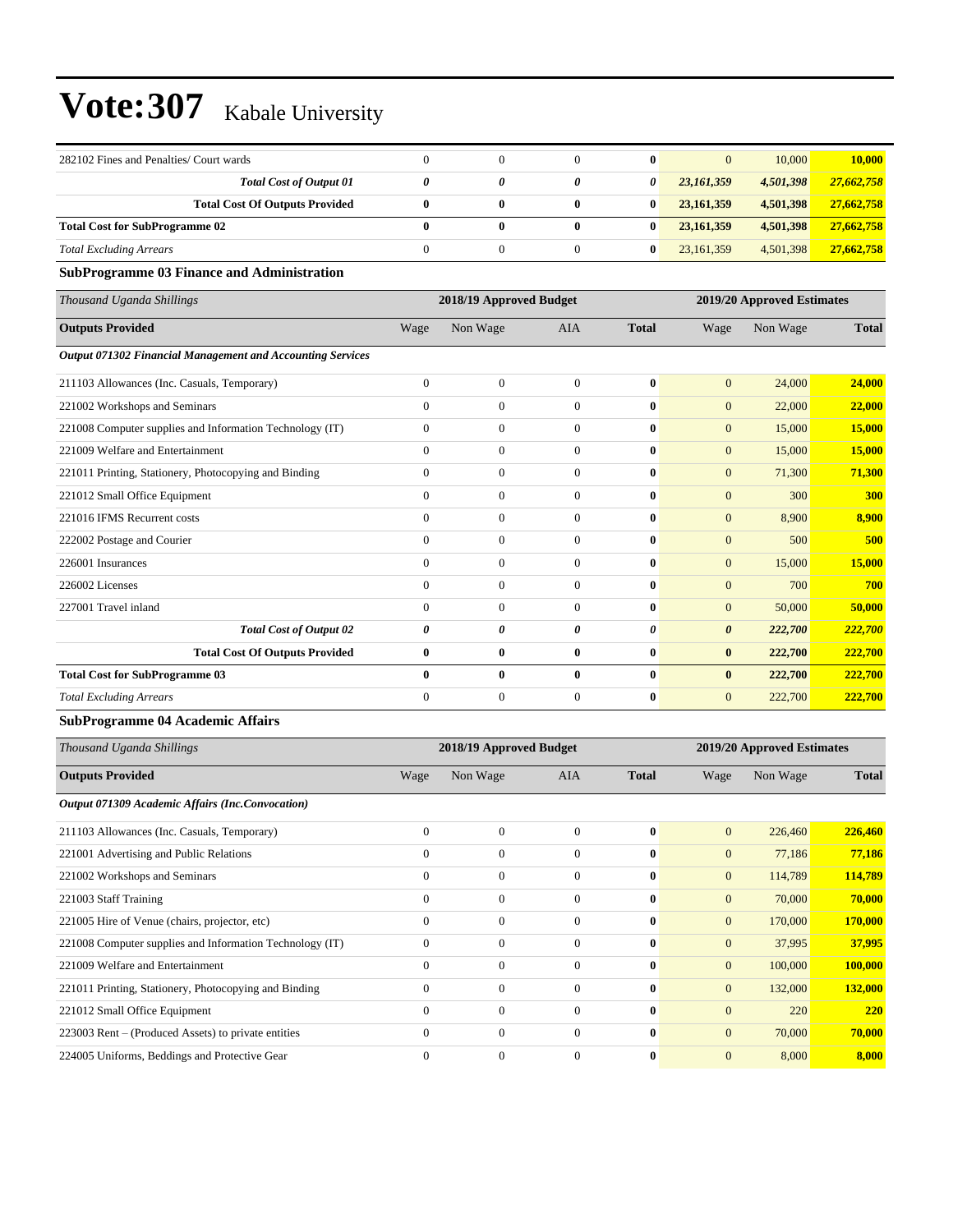| 227001 Travel inland                                                  | $\boldsymbol{0}$      | $\boldsymbol{0}$        | $\mathbf{0}$          | $\bf{0}$              | $\mathbf{0}$          | 209,800                    | 209,800        |
|-----------------------------------------------------------------------|-----------------------|-------------------------|-----------------------|-----------------------|-----------------------|----------------------------|----------------|
| <b>Total Cost of Output 09</b>                                        | $\boldsymbol{\theta}$ | 0                       | 0                     | 0                     | $\boldsymbol{\theta}$ | 1,216,449                  | 1,216,449      |
| <b>Total Cost Of Outputs Provided</b>                                 | $\bf{0}$              | 0                       | 0                     | $\bf{0}$              | $\bf{0}$              | 1,216,449                  | 1,216,449      |
| <b>Total Cost for SubProgramme 04</b>                                 | $\bf{0}$              | $\bf{0}$                | $\bf{0}$              | $\bf{0}$              | $\bf{0}$              | 1,216,449                  | 1,216,449      |
| <b>Total Excluding Arrears</b>                                        | $\mathbf{0}$          | $\boldsymbol{0}$        | $\boldsymbol{0}$      | $\bf{0}$              | $\mathbf{0}$          | 1,216,449                  | 1,216,449      |
| <b>SubProgramme 05 Student Affairs</b>                                |                       |                         |                       |                       |                       |                            |                |
| Thousand Uganda Shillings                                             |                       | 2018/19 Approved Budget |                       |                       |                       | 2019/20 Approved Estimates |                |
| <b>Outputs Provided</b>                                               | Wage                  | Non Wage                | AIA                   | <b>Total</b>          | Wage                  | Non Wage                   | <b>Total</b>   |
| Output 071311 Student Affairs (Sports affairs, guild affairs, chapel) |                       |                         |                       |                       |                       |                            |                |
| 211103 Allowances (Inc. Casuals, Temporary)                           | $\boldsymbol{0}$      | $\boldsymbol{0}$        | $\boldsymbol{0}$      | $\bf{0}$              | $\mathbf{0}$          | 620,000                    | 620,000        |
| 221002 Workshops and Seminars                                         | $\mathbf{0}$          | $\boldsymbol{0}$        | $\mathbf{0}$          | $\bf{0}$              | $\boldsymbol{0}$      | 16,601                     | 16,601         |
| 221009 Welfare and Entertainment                                      | $\mathbf{0}$          | $\boldsymbol{0}$        | $\mathbf{0}$          | $\bf{0}$              | $\boldsymbol{0}$      | 5,000                      | 5,000          |
| 221011 Printing, Stationery, Photocopying and Binding                 | $\mathbf{0}$          | $\boldsymbol{0}$        | $\overline{0}$        | $\bf{0}$              | $\boldsymbol{0}$      | 20,000                     | 20,000         |
| 221012 Small Office Equipment                                         | $\theta$              | $\boldsymbol{0}$        | $\overline{0}$        | $\bf{0}$              | $\mathbf{0}$          | 500                        | 500            |
| 221017 Subscriptions                                                  | $\mathbf{0}$          | $\boldsymbol{0}$        | $\mathbf{0}$          | $\bf{0}$              | $\boldsymbol{0}$      | 10,000                     | 10,000         |
| 224001 Medical Supplies                                               | $\mathbf{0}$          | $\boldsymbol{0}$        | $\mathbf{0}$          | $\bf{0}$              | $\boldsymbol{0}$      | 31,899                     | 31,899         |
| 224005 Uniforms, Beddings and Protective Gear                         | $\mathbf{0}$          | $\boldsymbol{0}$        | $\mathbf{0}$          | $\bf{0}$              | $\boldsymbol{0}$      | 17,000                     | 17,000         |
| 227001 Travel inland                                                  | $\mathbf{0}$          | $\overline{0}$          | $\overline{0}$        | $\bf{0}$              | $\boldsymbol{0}$      | 5,000                      | 5,000          |
| <b>Total Cost of Output 11</b>                                        | 0                     | 0                       | $\boldsymbol{\theta}$ | $\theta$              | $\boldsymbol{\theta}$ | 726,000                    | 726,000        |
| <b>Total Cost Of Outputs Provided</b>                                 | $\bf{0}$              | $\bf{0}$                | $\bf{0}$              | $\bf{0}$              | $\bf{0}$              | 726,000                    | 726,000        |
| <b>Outputs Funded</b>                                                 | Wage                  | Non Wage                | AIA                   | <b>Total</b>          | Wage                  | Non Wage                   | <b>Total</b>   |
| Output 071353 Guild Services                                          |                       |                         |                       |                       |                       |                            |                |
| 263104 Transfers to other govt. Units (Current)                       | $\mathbf{0}$          | $\boldsymbol{0}$        | $\mathbf{0}$          | $\bf{0}$              | $\mathbf{0}$          | 110,000                    | 110,000        |
| o/w Tranfers to Guild Council and Sports council                      | 0                     | 0                       | 0                     | $\bf{0}$              | $\boldsymbol{\theta}$ | 110,000                    | 110,000        |
| <b>Total Cost of Output 53</b>                                        | $\boldsymbol{\theta}$ | 0                       | 0                     | $\boldsymbol{\theta}$ | $\boldsymbol{\theta}$ | 110,000                    | <b>110,000</b> |
| <b>Total Cost Of Outputs Funded</b>                                   | $\bf{0}$              | $\bf{0}$                | 0                     | $\bf{0}$              | $\bf{0}$              | 110,000                    | 110,000        |
| <b>Total Cost for SubProgramme 05</b>                                 | $\bf{0}$              | 0                       | $\bf{0}$              | $\bf{0}$              | $\bf{0}$              | 836,000                    | 836,000        |
| <b>Total Excluding Arrears</b>                                        | $\boldsymbol{0}$      | $\boldsymbol{0}$        | $\mathbf{0}$          | $\bf{0}$              | $\boldsymbol{0}$      | 836,000                    | 836,000        |
| <b>SubProgramme 07 Library Services</b>                               |                       |                         |                       |                       |                       |                            |                |
| Thousand Uganda Shillings                                             |                       | 2018/19 Approved Budget |                       |                       |                       | 2019/20 Approved Estimates |                |
| <b>Outputs Provided</b>                                               | Wage                  | Non Wage                | AIA                   | <b>Total</b>          | Wage                  | Non Wage                   | <b>Total</b>   |
| Output 071310 Library Affairs                                         |                       |                         |                       |                       |                       |                            |                |
| 211103 Allowances (Inc. Casuals, Temporary)                           |                       |                         |                       |                       |                       |                            |                |
|                                                                       | $\boldsymbol{0}$      | $\boldsymbol{0}$        | $\mathbf{0}$          | $\bf{0}$              | $\mathbf{0}$          | 5,000                      | 5,000          |
| 221002 Workshops and Seminars                                         | $\mathbf{0}$          | $\boldsymbol{0}$        | $\mathbf{0}$          | $\pmb{0}$             | $\boldsymbol{0}$      | 4,000                      | 4,000          |
| 221007 Books, Periodicals & Newspapers                                | $\mathbf{0}$          | $\boldsymbol{0}$        | $\boldsymbol{0}$      | $\bf{0}$              | $\boldsymbol{0}$      | 161,995                    | 161,995        |
| 221008 Computer supplies and Information Technology (IT)              | $\mathbf{0}$          | $\boldsymbol{0}$        | $\mathbf{0}$          | $\boldsymbol{0}$      | $\mathbf{0}$          | 2,000                      | 2,000          |
| 221009 Welfare and Entertainment                                      | $\mathbf{0}$          | $\boldsymbol{0}$        | $\boldsymbol{0}$      | $\bf{0}$              | $\boldsymbol{0}$      | 3,000                      | 3,000          |
| 221011 Printing, Stationery, Photocopying and Binding                 | $\mathbf{0}$          | $\boldsymbol{0}$        | $\mathbf{0}$          | $\bf{0}$              | $\mathbf{0}$          | 7,000                      | 7,000          |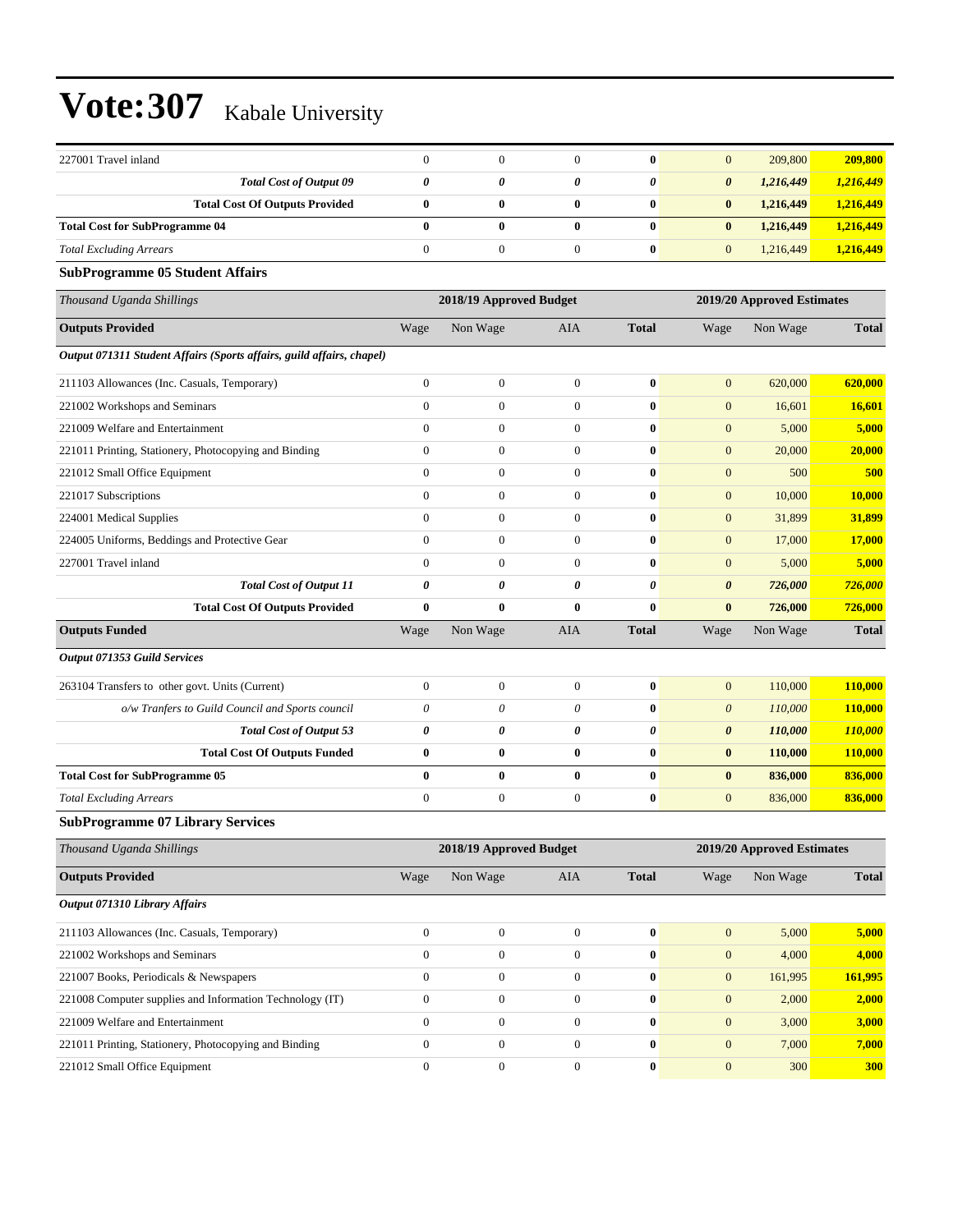| 221017 Subscriptions                  |   |   |              | $\mathbf{0}$ | $\overline{0}$        | 20,000  | 20,000  |
|---------------------------------------|---|---|--------------|--------------|-----------------------|---------|---------|
| 227001 Travel inland                  |   |   |              | $\mathbf{0}$ | $\mathbf{0}$          | 10,000  | 10,000  |
| <b>Total Cost of Output 10</b>        | 0 | 0 |              | 0            | $\boldsymbol{\theta}$ | 213,295 | 213,295 |
| <b>Total Cost Of Outputs Provided</b> | 0 | 0 | $\mathbf{0}$ | $\mathbf{0}$ | $\bf{0}$              | 213,295 | 213,295 |
| <b>Total Cost for SubProgramme 07</b> |   | 0 | 0            | $\mathbf{0}$ | $\bf{0}$              | 213,295 | 213,295 |
| <b>Total Excluding Arrears</b>        |   |   |              | $\mathbf{0}$ | $\mathbf{0}$          | 213,295 | 213,295 |

*Development Budget Estimates*

### **Project 1418 Support to Kabale University Infrastructure Development**

| Thousand Uganda Shillings                                                           |                                             | 2018/19 Approved Budget |              | 2019/20 Approved Estimates |                               |                       |         |
|-------------------------------------------------------------------------------------|---------------------------------------------|-------------------------|--------------|----------------------------|-------------------------------|-----------------------|---------|
| <b>Capital Purchases</b>                                                            | <b>GoU Dev't External Fin</b><br><b>AIA</b> |                         |              | <b>Total</b>               | <b>GoU Dev't External Fin</b> |                       |         |
| Output 071380 Construction and Rehabilitation of Learning Facilities (Universities) |                                             |                         |              |                            |                               |                       |         |
| 281503 Engineering and Design Studies & Plans for capital<br>works                  | $\mathbf{0}$                                | $\mathbf{0}$            | $\Omega$     | $\bf{0}$                   | 100,000                       | $\overline{0}$        | 100,000 |
| 312101 Non-Residential Buildings                                                    | $\Omega$                                    | $\mathbf{0}$            | $\Omega$     | $\bf{0}$                   | 760,000                       | $\overline{0}$        | 760,000 |
| 312104 Other Structures                                                             | $\Omega$                                    | $\Omega$                | $\Omega$     | $\bf{0}$                   | 12,000                        | $\overline{0}$        | 12,000  |
| Total Cost Of Output 071380                                                         | $\theta$                                    | 0                       | 0            | 0                          | 872,000                       | $\boldsymbol{\theta}$ | 872,000 |
| <b>Total Cost for Capital Purchases</b>                                             | $\Omega$                                    | $\mathbf{0}$            | $\Omega$     | $\bf{0}$                   | 872,000                       | $\overline{0}$        | 872,000 |
| <b>Total Cost for Project: 1418</b>                                                 | $\Omega$                                    | $\theta$                | $\Omega$     | $\mathbf{0}$               | 872,000                       | $\Omega$              | 872,000 |
| <b>Total Excluding Arrears</b>                                                      | $\Omega$                                    | $\mathbf{0}$            | $\mathbf{0}$ | $\bf{0}$                   | 872,000                       | $\overline{0}$        | 872,000 |

#### **Project 1462 Institutional Support to Kabale University - Retooling**

| Thousand Uganda Shillings                                               |                               | 2018/19 Approved Budget |                |                       | 2019/20 Approved Estimates |                               |              |  |
|-------------------------------------------------------------------------|-------------------------------|-------------------------|----------------|-----------------------|----------------------------|-------------------------------|--------------|--|
| <b>Capital Purchases</b>                                                | <b>GoU Dev't External Fin</b> |                         | <b>AIA</b>     | <b>Total</b>          |                            | <b>GoU Dev't External Fin</b> | <b>Total</b> |  |
| Output 071375 Purchase of Motor Vehicles and Other Transport Equipment  |                               |                         |                |                       |                            |                               |              |  |
| 312201 Transport Equipment                                              | $\overline{0}$                | $\mathbf{0}$            | $\overline{0}$ | $\bf{0}$              | 5,000                      | $\overline{0}$                | 5,000        |  |
| Total Cost Of Output 071375                                             | 0                             | 0                       | 0              | $\boldsymbol{\theta}$ | 5,000                      | $\boldsymbol{\theta}$         | 5,000        |  |
| Output 071376 Purchase of Office and ICT Equipment, including Software  |                               |                         |                |                       |                            |                               |              |  |
| 312213 ICT Equipment                                                    | $\boldsymbol{0}$              | $\boldsymbol{0}$        | $\mathbf{0}$   | $\bf{0}$              | 60,000                     | $\overline{0}$                | 60,000       |  |
| <b>Total Cost Of Output 071376</b>                                      | 0                             | 0                       | 0              | 0                     | 60,000                     | $\boldsymbol{\theta}$         | 60,000       |  |
| Output 071377 Purchase of Specialised Machinery & Equipment             |                               |                         |                |                       |                            |                               |              |  |
| 312202 Machinery and Equipment                                          | $\overline{0}$                | $\boldsymbol{0}$        | $\overline{0}$ | $\bf{0}$              | 328,240                    | $\overline{0}$                | 328,240      |  |
| <b>Total Cost Of Output 071377</b>                                      | 0                             | 0                       | 0              | 0                     | 328,240                    | $\boldsymbol{\theta}$         | 328,240      |  |
| Output 071378 Purchase of Office and Residential Furniture and Fittings |                               |                         |                |                       |                            |                               |              |  |
| 312203 Furniture & Fixtures                                             | $\overline{0}$                | $\mathbf{0}$            | $\overline{0}$ | $\bf{0}$              | 117,000                    | $\overline{0}$                | 117,000      |  |
| Total Cost Of Output 071378                                             | 0                             | 0                       | 0              | 0                     | 117,000                    | $\boldsymbol{\theta}$         | 117,000      |  |
| <b>Total Cost for Capital Purchases</b>                                 | $\overline{0}$                | $\mathbf{0}$            | $\Omega$       | $\mathbf{0}$          | 510,240                    | $\overline{0}$                | 510,240      |  |
| <b>Total Cost for Project: 1462</b>                                     | $\overline{0}$                | $\mathbf{0}$            | $\overline{0}$ | $\bf{0}$              | 510,240                    | $\overline{0}$                | 510,240      |  |
| <b>Total Excluding Arrears</b>                                          | $\mathbf{0}$                  | $\boldsymbol{0}$        | $\overline{0}$ | $\bf{0}$              | 510,240                    | $\overline{0}$                | 510,240      |  |
|                                                                         | GoU                           | <b>External Fin</b>     | <b>AIA</b>     | <b>Total</b>          | GoU                        | <b>External Fin</b>           | <b>Total</b> |  |
| <b>Total Cost for Programme 13</b>                                      | $\bf{0}$                      | $\bf{0}$                | $\bf{0}$       | $\bf{0}$              | 31,533,442                 | $\bf{0}$                      | 31,533,442   |  |
| <b>Total Excluding Arrears</b>                                          | $\overline{0}$                | $\boldsymbol{0}$        | $\overline{0}$ | $\bf{0}$              | 31,533,442                 | $\overline{0}$                | 31,533,442   |  |

*Programme :0714 Delivery of Tertiary Education Programme*

*Recurrent Budget Estimates*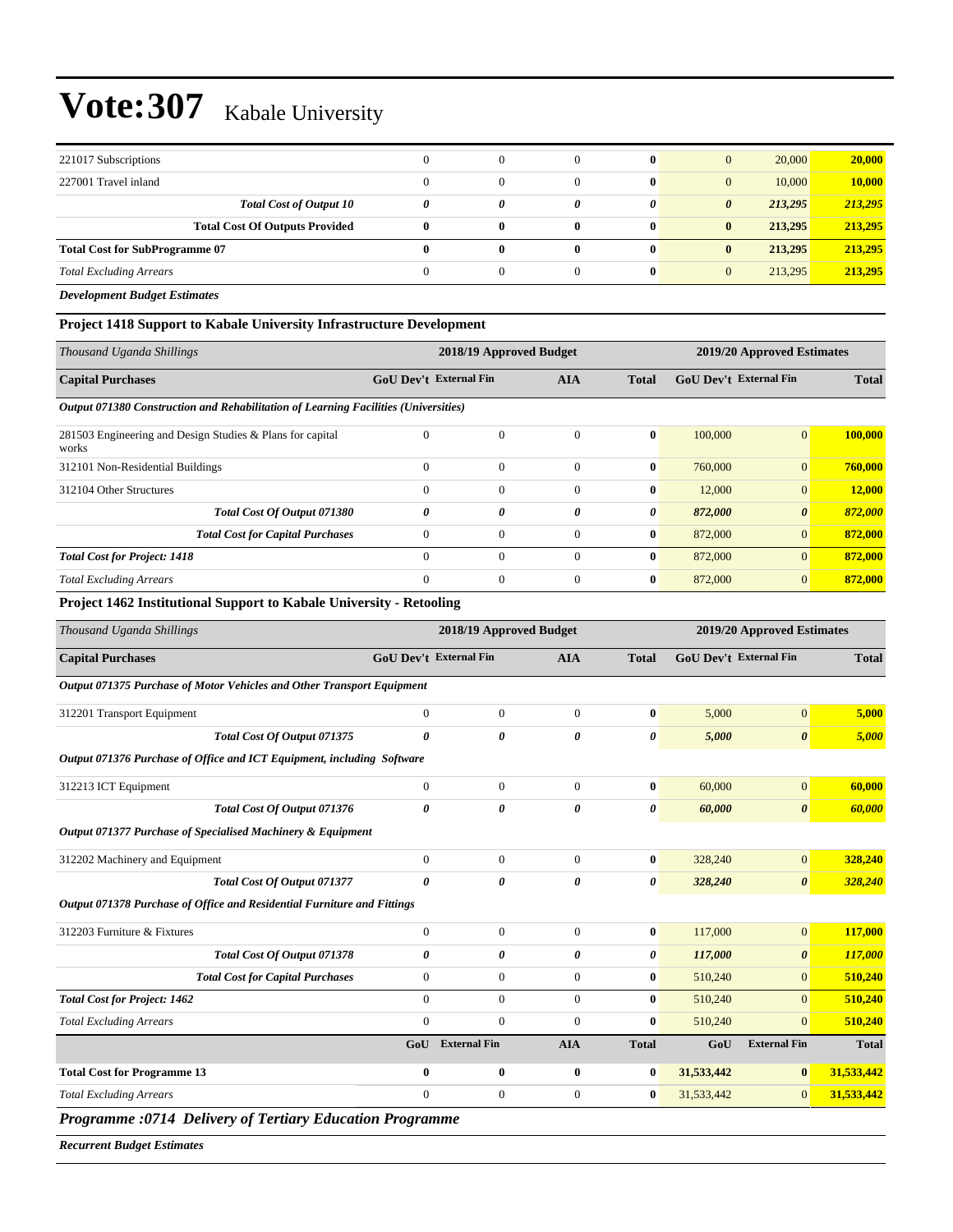### **SubProgramme 08 Faculty of Education**

| Thousand Uganda Shillings                                  |                  | 2018/19 Approved Budget |                  |              | 2019/20 Approved Estimates |                            |              |
|------------------------------------------------------------|------------------|-------------------------|------------------|--------------|----------------------------|----------------------------|--------------|
| <b>Outputs Provided</b>                                    | Wage             | Non Wage                | AIA              | <b>Total</b> | Wage                       | Non Wage                   | <b>Total</b> |
| Output 071401 Teaching and Training                        |                  |                         |                  |              |                            |                            |              |
| 211103 Allowances (Inc. Casuals, Temporary)                | $\boldsymbol{0}$ | $\boldsymbol{0}$        | $\boldsymbol{0}$ | $\bf{0}$     | $\mathbf{0}$               | 6,000                      | 6,000        |
| 221002 Workshops and Seminars                              | $\mathbf{0}$     | $\mathbf{0}$            | $\overline{0}$   | $\bf{0}$     | $\mathbf{0}$               | 5,400                      | 5,400        |
| 221008 Computer supplies and Information Technology (IT)   | $\boldsymbol{0}$ | $\boldsymbol{0}$        | $\boldsymbol{0}$ | $\bf{0}$     | $\mathbf{0}$               | 7,000                      | 7,000        |
| 221009 Welfare and Entertainment                           | $\mathbf{0}$     | $\boldsymbol{0}$        | $\boldsymbol{0}$ | $\bf{0}$     | $\mathbf{0}$               | 2,500                      | 2,500        |
| 221011 Printing, Stationery, Photocopying and Binding      | $\boldsymbol{0}$ | $\boldsymbol{0}$        | $\boldsymbol{0}$ | $\bf{0}$     | $\mathbf{0}$               | 7,000                      | 7,000        |
| 221012 Small Office Equipment                              | $\mathbf{0}$     | $\mathbf{0}$            | $\mathbf{0}$     | $\bf{0}$     | $\mathbf{0}$               | 300                        | 300          |
| 227001 Travel inland                                       | $\mathbf{0}$     | $\mathbf{0}$            | $\mathbf{0}$     | $\bf{0}$     | $\mathbf{0}$               | 5,000                      | 5,000        |
| <b>Total Cost of Output 01</b>                             | 0                | 0                       | 0                | 0            | $\boldsymbol{\theta}$      | 33,200                     | 33,200       |
| <b>Total Cost Of Outputs Provided</b>                      | $\bf{0}$         | $\bf{0}$                | $\bf{0}$         | $\bf{0}$     | $\bf{0}$                   | 33,200                     | 33,200       |
| <b>Total Cost for SubProgramme 08</b>                      | $\bf{0}$         | $\bf{0}$                | $\bf{0}$         | $\bf{0}$     | $\bf{0}$                   | 33,200                     | 33,200       |
| <b>Total Excluding Arrears</b>                             | $\boldsymbol{0}$ | $\boldsymbol{0}$        | $\mathbf{0}$     | $\bf{0}$     | $\mathbf{0}$               | 33,200                     | 33,200       |
| <b>SubProgramme 09 Faculty of Science</b>                  |                  |                         |                  |              |                            |                            |              |
| Thousand Uganda Shillings                                  |                  | 2018/19 Approved Budget |                  |              |                            | 2019/20 Approved Estimates |              |
| <b>Outputs Provided</b>                                    | Wage             | Non Wage                | AIA              | <b>Total</b> | Wage                       | Non Wage                   | <b>Total</b> |
| Output 071401 Teaching and Training                        |                  |                         |                  |              |                            |                            |              |
| 211103 Allowances (Inc. Casuals, Temporary)                | $\boldsymbol{0}$ | $\boldsymbol{0}$        | $\boldsymbol{0}$ | $\bf{0}$     | $\mathbf{0}$               | 13,000                     | 13,000       |
| 221002 Workshops and Seminars                              | $\mathbf{0}$     | $\boldsymbol{0}$        | $\boldsymbol{0}$ | $\bf{0}$     | $\mathbf{0}$               | 6,400                      | 6,400        |
| 221008 Computer supplies and Information Technology (IT)   | $\boldsymbol{0}$ | $\boldsymbol{0}$        | $\boldsymbol{0}$ | $\bf{0}$     | $\mathbf{0}$               | 4,500                      | 4,500        |
| 221009 Welfare and Entertainment                           | $\boldsymbol{0}$ | $\boldsymbol{0}$        | $\boldsymbol{0}$ | $\bf{0}$     | $\mathbf{0}$               | 2,500                      | 2,500        |
| 221011 Printing, Stationery, Photocopying and Binding      | $\mathbf{0}$     | $\mathbf{0}$            | $\mathbf{0}$     | $\bf{0}$     | $\mathbf{0}$               | 6,000                      | 6,000        |
| 221012 Small Office Equipment                              | $\mathbf{0}$     | $\mathbf{0}$            | $\mathbf{0}$     | $\bf{0}$     | $\mathbf{0}$               | 300                        | 300          |
| 224001 Medical Supplies                                    | $\boldsymbol{0}$ | $\boldsymbol{0}$        | $\boldsymbol{0}$ | $\bf{0}$     | $\boldsymbol{0}$           | 107,429                    | 107,429      |
| 227001 Travel inland                                       | $\boldsymbol{0}$ | $\boldsymbol{0}$        | $\boldsymbol{0}$ | $\bf{0}$     | $\mathbf{0}$               | 50,000                     | 50,000       |
| <b>Total Cost of Output 01</b>                             | 0                | 0                       | 0                | 0            | 0                          | 190,129                    | 190,129      |
| <b>Total Cost Of Outputs Provided</b>                      | $\bf{0}$         | $\bf{0}$                | $\bf{0}$         | $\bf{0}$     | $\bf{0}$                   | 190,129                    | 190,129      |
| <b>Total Cost for SubProgramme 09</b>                      | $\bf{0}$         | $\bf{0}$                | $\bf{0}$         | $\bf{0}$     | $\bf{0}$                   | 190,129                    | 190,129      |
| <b>Total Excluding Arrears</b>                             | $\boldsymbol{0}$ | $\boldsymbol{0}$        | $\boldsymbol{0}$ | $\bf{0}$     | $\boldsymbol{0}$           | 190,129                    | 190,129      |
| <b>SubProgramme 10 Faculty of Arts and Social Sciences</b> |                  |                         |                  |              |                            |                            |              |
| Thousand Uganda Shillings                                  |                  | 2018/19 Approved Budget |                  |              |                            | 2019/20 Approved Estimates |              |
| <b>Outputs Provided</b>                                    | Wage             | Non Wage                | AIA              | <b>Total</b> | Wage                       | Non Wage                   | <b>Total</b> |
| Output 071401 Teaching and Training                        |                  |                         |                  |              |                            |                            |              |
| 211103 Allowances (Inc. Casuals, Temporary)                | $\boldsymbol{0}$ | $\boldsymbol{0}$        | $\boldsymbol{0}$ | $\bf{0}$     | $\boldsymbol{0}$           | 13,000                     | 13,000       |
| 221002 Workshops and Seminars                              | $\boldsymbol{0}$ | $\mathbf{0}$            | $\mathbf{0}$     | $\bf{0}$     | $\mathbf{0}$               | 5,400                      | 5,400        |
| 221008 Computer supplies and Information Technology (IT)   | $\boldsymbol{0}$ | $\boldsymbol{0}$        | $\mathbf{0}$     | $\bf{0}$     | $\mathbf{0}$               | 4,500                      | 4,500        |
| 221009 Welfare and Entertainment                           | $\boldsymbol{0}$ | $\boldsymbol{0}$        | $\mathbf{0}$     | $\bf{0}$     | $\mathbf{0}$               | 2,500                      | 2,500        |
| 221011 Printing, Stationery, Photocopying and Binding      | $\boldsymbol{0}$ | $\boldsymbol{0}$        | $\mathbf{0}$     | $\bf{0}$     | $\mathbf{0}$               | 6,000                      | 6,000        |
| 221012 Small Office Equipment                              | $\boldsymbol{0}$ | $\overline{0}$          | $\boldsymbol{0}$ | $\bf{0}$     | $\mathbf{0}$               | 300                        | <b>300</b>   |

224001 Medical Supplies 0 0 0 **0** 0 36,143 **36,143**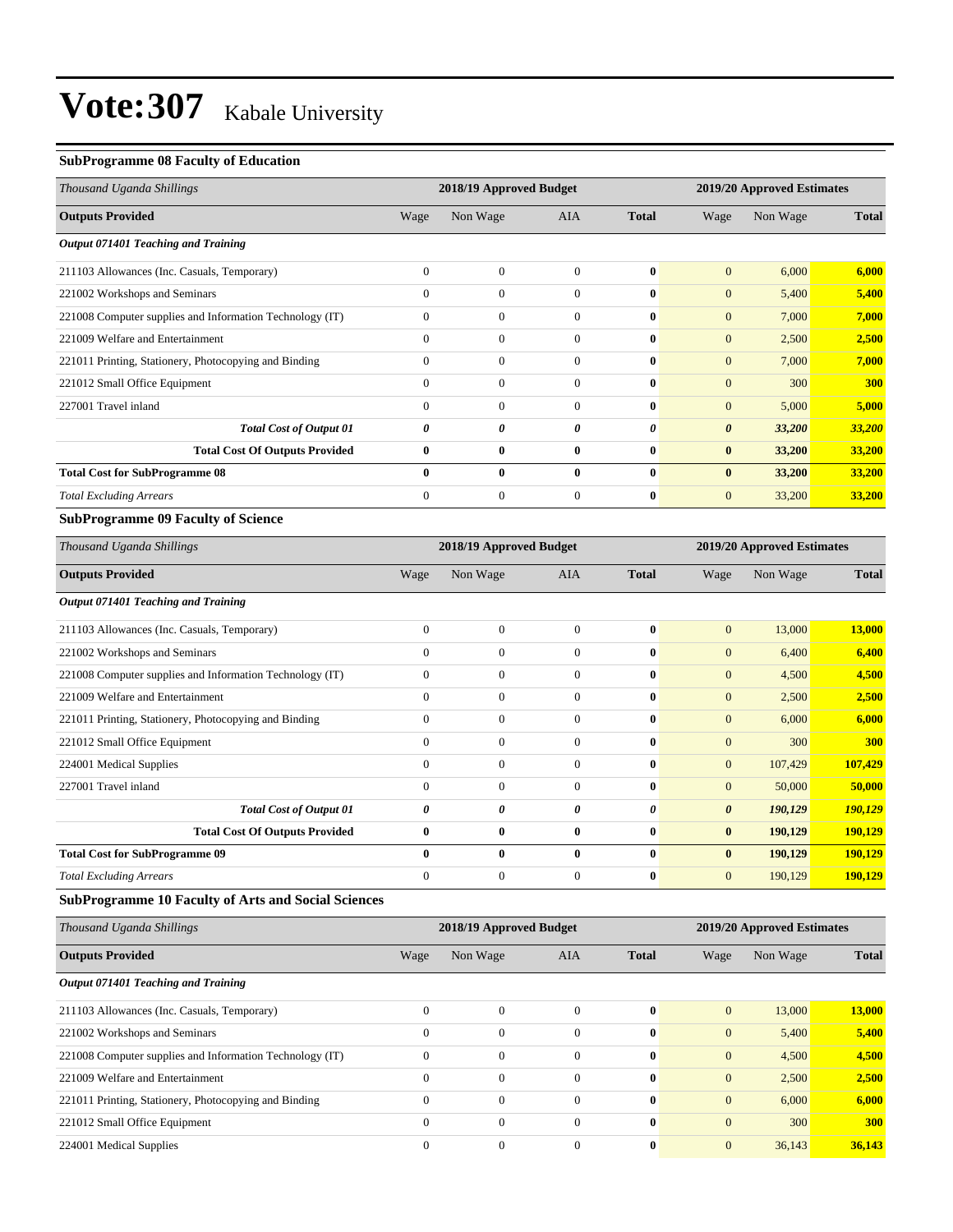| 227001 Travel inland                  |   |   | 0            | 0                     | 27,000 | 27,000 |
|---------------------------------------|---|---|--------------|-----------------------|--------|--------|
| <b>Total Cost of Output 01</b>        |   |   |              | $\boldsymbol{\theta}$ | 94,843 | 94,843 |
| <b>Total Cost Of Outputs Provided</b> | 0 | 0 | $\bf{0}$     | $\bf{0}$              | 94,843 | 94,843 |
| <b>Total Cost for SubProgramme 10</b> | 0 | 0 | $\bf{0}$     | $\bf{0}$              | 94,843 | 94,843 |
| <b>Total Excluding Arrears</b>        |   |   | $\mathbf{0}$ | $\overline{0}$        | 94,843 | 94,843 |

### **SubProgramme 11 Faculty of Computing, Library and Information Science**

| Thousand Uganda Shillings                                | 2018/19 Approved Budget |                  |              |              | 2019/20 Approved Estimates |          |              |  |
|----------------------------------------------------------|-------------------------|------------------|--------------|--------------|----------------------------|----------|--------------|--|
| <b>Outputs Provided</b>                                  | Wage                    | Non Wage         | <b>AIA</b>   | <b>Total</b> | Wage                       | Non Wage | <b>Total</b> |  |
| Output 071401 Teaching and Training                      |                         |                  |              |              |                            |          |              |  |
| 211103 Allowances (Inc. Casuals, Temporary)              | $\overline{0}$          | $\mathbf{0}$     | $\Omega$     | $\mathbf{0}$ | $\mathbf{0}$               | 6,000    | 6,000        |  |
| 221002 Workshops and Seminars                            | $\mathbf{0}$            | $\overline{0}$   | $\Omega$     | $\mathbf{0}$ | $\overline{0}$             | 5,400    | 5,400        |  |
| 221008 Computer supplies and Information Technology (IT) | $\mathbf{0}$            | $\mathbf{0}$     | $\mathbf{0}$ | $\bf{0}$     | $\mathbf{0}$               | 5,000    | 5,000        |  |
| 221009 Welfare and Entertainment                         | $\Omega$                | $\mathbf{0}$     | $\Omega$     | $\mathbf{0}$ | $\overline{0}$             | 2,500    | 2,500        |  |
| 221011 Printing, Stationery, Photocopying and Binding    | $\mathbf{0}$            | $\boldsymbol{0}$ | $\mathbf{0}$ | $\bf{0}$     | $\mathbf{0}$               | 6,000    | 6,000        |  |
| 221012 Small Office Equipment                            | $\Omega$                | $\mathbf{0}$     | $\Omega$     | $\mathbf{0}$ | $\overline{0}$             | 300      | 300          |  |
| 224001 Medical Supplies                                  | $\mathbf{0}$            | $\overline{0}$   | $\mathbf{0}$ | $\bf{0}$     | $\mathbf{0}$               | 36,143   | 36,143       |  |
| 227001 Travel inland                                     | $\Omega$                | $\mathbf{0}$     | $\Omega$     | $\mathbf{0}$ | $\overline{0}$             | 9,000    | 9,000        |  |
| <b>Total Cost of Output 01</b>                           | 0                       | 0                | 0            | 0            | $\boldsymbol{\theta}$      | 70,343   | 70,343       |  |
| <b>Total Cost Of Outputs Provided</b>                    | $\mathbf{0}$            | $\bf{0}$         | $\mathbf{0}$ | $\mathbf{0}$ | $\mathbf{0}$               | 70,343   | 70,343       |  |
| <b>Total Cost for SubProgramme 11</b>                    | $\mathbf{0}$            | $\bf{0}$         | $\mathbf{0}$ | $\mathbf{0}$ | $\mathbf{0}$               | 70,343   | 70,343       |  |
| <b>Total Excluding Arrears</b>                           | $\mathbf{0}$            | $\mathbf{0}$     | $\mathbf{0}$ | $\bf{0}$     | $\mathbf{0}$               | 70,343   | 70,343       |  |

**SubProgramme 12 Faculty of Engineering, Technology, Applied Design & Fine Art**

| Thousand Uganda Shillings                                | 2018/19 Approved Budget |                |              |              | 2019/20 Approved Estimates |          |              |  |
|----------------------------------------------------------|-------------------------|----------------|--------------|--------------|----------------------------|----------|--------------|--|
| <b>Outputs Provided</b>                                  | Wage                    | Non Wage       | <b>AIA</b>   | <b>Total</b> | Wage                       | Non Wage | <b>Total</b> |  |
| Output 071401 Teaching and Training                      |                         |                |              |              |                            |          |              |  |
| 211103 Allowances (Inc. Casuals, Temporary)              | $\Omega$                | $\mathbf{0}$   | $\Omega$     | $\mathbf{0}$ | $\mathbf{0}$               | 4,000    | 4,000        |  |
| 221002 Workshops and Seminars                            | $\Omega$                | $\mathbf{0}$   | $\Omega$     | $\mathbf{0}$ | $\mathbf{0}$               | 3,400    | 3,400        |  |
| 221008 Computer supplies and Information Technology (IT) | $\mathbf{0}$            | $\mathbf{0}$   | $\Omega$     | $\mathbf{0}$ | $\mathbf{0}$               | 5,800    | 5,800        |  |
| 221009 Welfare and Entertainment                         | $\Omega$                | $\mathbf{0}$   | $\Omega$     | $\bf{0}$     | $\mathbf{0}$               | 2,500    | 2,500        |  |
| 221011 Printing, Stationery, Photocopying and Binding    | $\Omega$                | $\mathbf{0}$   | $\Omega$     | $\mathbf{0}$ | $\mathbf{0}$               | 5,000    | 5,000        |  |
| 221012 Small Office Equipment                            | $\Omega$                | $\mathbf{0}$   | $\Omega$     | $\mathbf{0}$ | $\overline{0}$             | 300      | 300          |  |
| 224001 Medical Supplies                                  | $\Omega$                | $\overline{0}$ | $\Omega$     | $\mathbf{0}$ | $\overline{0}$             | 134,048  | 134,048      |  |
| 227001 Travel inland                                     | $\Omega$                | $\mathbf{0}$   | $\Omega$     | $\mathbf{0}$ | $\mathbf{0}$               | 4,800    | 4,800        |  |
| <b>Total Cost of Output 01</b>                           | $\theta$                | 0              | 0            | 0            | $\boldsymbol{\theta}$      | 159,848  | 159,848      |  |
| <b>Total Cost Of Outputs Provided</b>                    | $\bf{0}$                | $\bf{0}$       | $\bf{0}$     | $\bf{0}$     | $\mathbf{0}$               | 159,848  | 159,848      |  |
| <b>Total Cost for SubProgramme 12</b>                    | $\mathbf{0}$            | $\bf{0}$       | $\mathbf{0}$ | $\mathbf{0}$ | $\mathbf{0}$               | 159,848  | 159,848      |  |
| <b>Total Excluding Arrears</b>                           | $\Omega$                | $\mathbf{0}$   | $\Omega$     | $\mathbf{0}$ | $\mathbf{0}$               | 159,848  | 159,848      |  |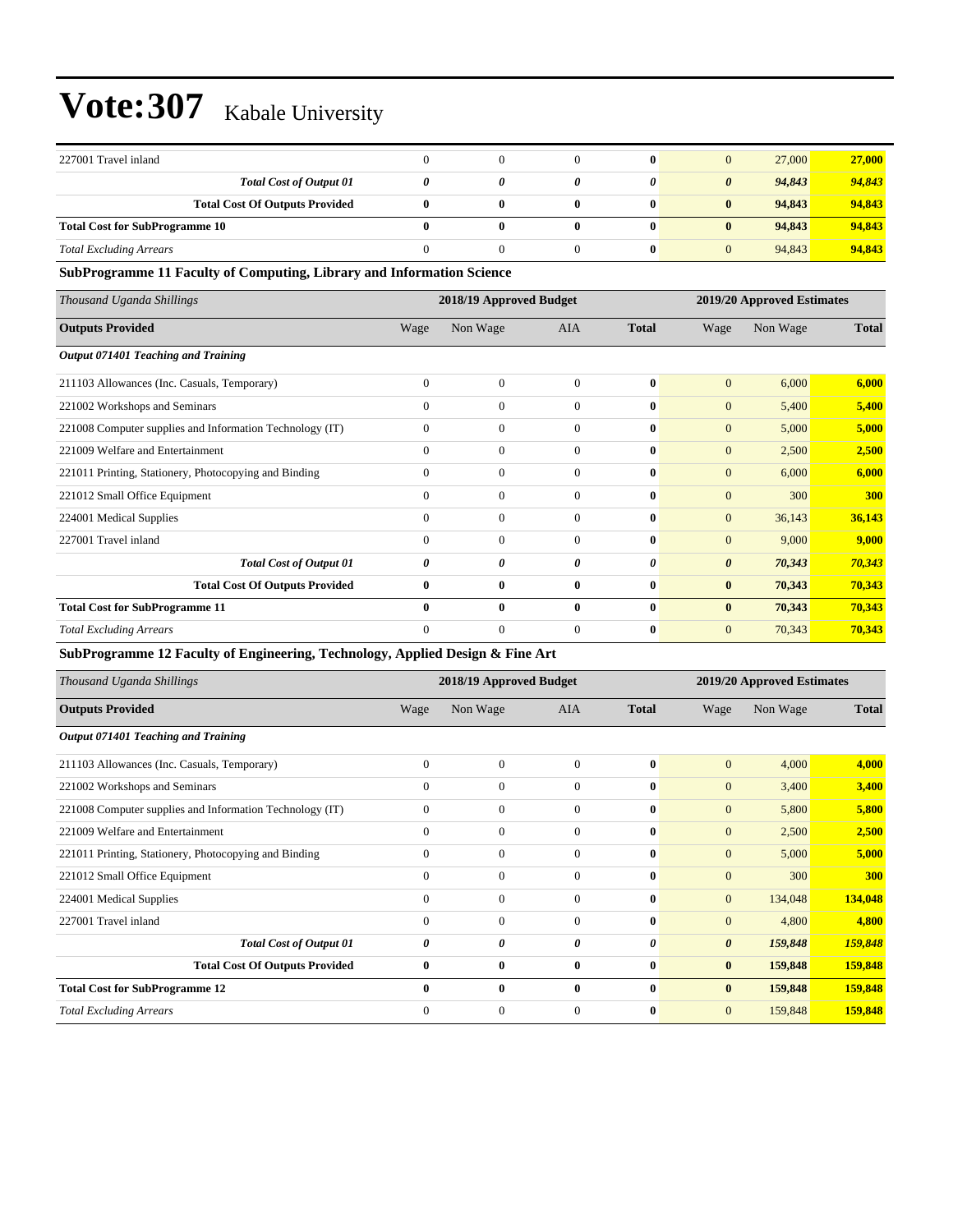#### **SubProgramme 13 School of Medicine**

| Thousand Uganda Shillings                                | 2018/19 Approved Budget |                  |                  |              | 2019/20 Approved Estimates |          |              |
|----------------------------------------------------------|-------------------------|------------------|------------------|--------------|----------------------------|----------|--------------|
| <b>Outputs Provided</b>                                  | Wage                    | Non Wage         | AIA              | <b>Total</b> | Wage                       | Non Wage | <b>Total</b> |
| Output 071401 Teaching and Training                      |                         |                  |                  |              |                            |          |              |
| 211103 Allowances (Inc. Casuals, Temporary)              | $\mathbf{0}$            | $\boldsymbol{0}$ | $\boldsymbol{0}$ | $\bf{0}$     | $\mathbf{0}$               | 10,000   | 10,000       |
| 221002 Workshops and Seminars                            | $\overline{0}$          | $\overline{0}$   | $\overline{0}$   | $\bf{0}$     | $\overline{0}$             | 6,000    | 6,000        |
| 221008 Computer supplies and Information Technology (IT) | $\overline{0}$          | $\boldsymbol{0}$ | $\mathbf{0}$     | $\bf{0}$     | $\mathbf{0}$               | 3,500    | 3,500        |
| 221009 Welfare and Entertainment                         | $\mathbf{0}$            | $\boldsymbol{0}$ | $\boldsymbol{0}$ | $\bf{0}$     | $\mathbf{0}$               | 2,500    | 2,500        |
| 221011 Printing, Stationery, Photocopying and Binding    | $\mathbf{0}$            | $\overline{0}$   | $\overline{0}$   | $\bf{0}$     | $\mathbf{0}$               | 6,000    | 6,000        |
| 221012 Small Office Equipment                            | $\mathbf{0}$            | $\overline{0}$   | $\mathbf{0}$     | $\bf{0}$     | $\mathbf{0}$               | 300      | 300          |
| 224001 Medical Supplies                                  | $\mathbf{0}$            | $\overline{0}$   | $\overline{0}$   | $\bf{0}$     | $\mathbf{0}$               | 178,714  | 178,714      |
| 227001 Travel inland                                     | $\mathbf{0}$            | $\Omega$         | $\overline{0}$   | $\bf{0}$     | $\overline{0}$             | 32,972   | 32,972       |
| <b>Total Cost of Output 01</b>                           | $\boldsymbol{\theta}$   | 0                | 0                | 0            | $\boldsymbol{\theta}$      | 239,986  | 239,986      |
| <b>Total Cost Of Outputs Provided</b>                    | $\bf{0}$                | $\bf{0}$         | $\bf{0}$         | $\bf{0}$     | $\bf{0}$                   | 239,986  | 239,986      |
| <b>Total Cost for SubProgramme 13</b>                    | $\bf{0}$                | $\bf{0}$         | $\bf{0}$         | $\bf{0}$     | $\bf{0}$                   | 239,986  | 239,986      |
| <b>Total Excluding Arrears</b>                           | $\Omega$                | $\overline{0}$   | $\mathbf{0}$     | $\bf{0}$     | $\overline{0}$             | 239,986  | 239,986      |
| <b>SubProgramme 14 Institute of Language Studies</b>     |                         |                  |                  |              |                            |          |              |
| Thousand Uganda Shillings                                | 2018/19 Approved Budget |                  |                  |              | 2019/20 Approved Estimates |          |              |
| <b>Outputs Provided</b>                                  | Wage                    | Non Wage         | AIA              | <b>Total</b> | Wage                       | Non Wage | <b>Total</b> |
| Output 071401 Teaching and Training                      |                         |                  |                  |              |                            |          |              |
| 211103 Allowances (Inc. Casuals, Temporary)              | $\boldsymbol{0}$        | $\boldsymbol{0}$ | $\boldsymbol{0}$ | $\bf{0}$     | $\overline{0}$             | 2,100    | 2,100        |
| 221002 Workshops and Seminars                            | $\mathbf{0}$            | $\overline{0}$   | $\overline{0}$   | $\bf{0}$     | $\overline{0}$             | 5,400    | 5,400        |
| 221008 Computer supplies and Information Technology (IT) | $\mathbf{0}$            | $\overline{0}$   | $\overline{0}$   | $\bf{0}$     | $\overline{0}$             | 2,500    | 2,500        |
| 221009 Welfare and Entertainment                         | $\overline{0}$          | $\boldsymbol{0}$ | $\boldsymbol{0}$ | $\bf{0}$     | $\mathbf{0}$               | 2,500    | 2,500        |
| 221011 Printing, Stationery, Photocopying and Binding    | $\mathbf{0}$            | $\boldsymbol{0}$ | $\boldsymbol{0}$ | $\bf{0}$     | $\mathbf{0}$               | 2,800    | 2,800        |
| 221012 Small Office Equipment                            | $\mathbf{0}$            | $\overline{0}$   | $\overline{0}$   | $\bf{0}$     | $\mathbf{0}$               | 300      | 300          |
| 224001 Medical Supplies                                  | $\mathbf{0}$            | $\overline{0}$   | $\mathbf{0}$     | $\bf{0}$     | $\mathbf{0}$               | 10,000   | 10,000       |
| 227001 Travel inland                                     | $\mathbf{0}$            | $\overline{0}$   | $\overline{0}$   | $\bf{0}$     | $\mathbf{0}$               | 3,800    | 3,800        |
| <b>Total Cost of Output 01</b>                           | $\boldsymbol{\theta}$   | 0                | 0                | $\theta$     | $\boldsymbol{\theta}$      | 29,400   | 29,400       |
| <b>Total Cost Of Outputs Provided</b>                    | $\bf{0}$                | $\bf{0}$         | $\bf{0}$         | $\bf{0}$     | $\bf{0}$                   | 29,400   | 29,400       |
| <b>Total Cost for SubProgramme 14</b>                    | $\mathbf{0}$            | $\bf{0}$         | $\bf{0}$         | $\mathbf{0}$ | $\bf{0}$                   | 29,400   | 29,400       |

| N/A                                |              |                     |              |              |            |                      |              |
|------------------------------------|--------------|---------------------|--------------|--------------|------------|----------------------|--------------|
|                                    | GoU          | <b>External Fin</b> | <b>AIA</b>   | <b>Total</b> | GoU        | <b>External Fin</b>  | <b>Total</b> |
| <b>Total Cost for Programme 14</b> | $\bf{0}$     | $\bf{0}$            | $\mathbf{0}$ | $\bf{0}$     | 817,748    | $\bf{0}$             | 817,748      |
| <b>Total Excluding Arrears</b>     | $\Omega$     | $\theta$            | $\mathbf{0}$ | $\mathbf{0}$ | 817,748    | $\overline{0}$       | 817,748      |
|                                    | GoU          | <b>External Fin</b> | <b>AIA</b>   | <b>Total</b> | GoU        | <b>External Fin.</b> | <b>Total</b> |
| <b>Grand Total for Vote 307</b>    | $\mathbf{0}$ | $\bf{0}$            | 0            | $\bf{0}$     | 32,351,190 | $\bf{0}$             | 32,351,190   |
| <b>Total Excluding Arrears</b>     | $\Omega$     | $\theta$            | 0            | $\bf{0}$     | 32,351,190 | $\overline{0}$       | 32,351,190   |

**Total Excluding Arrears 0** 0 0 0 0 29,400 **29,400 29,400**